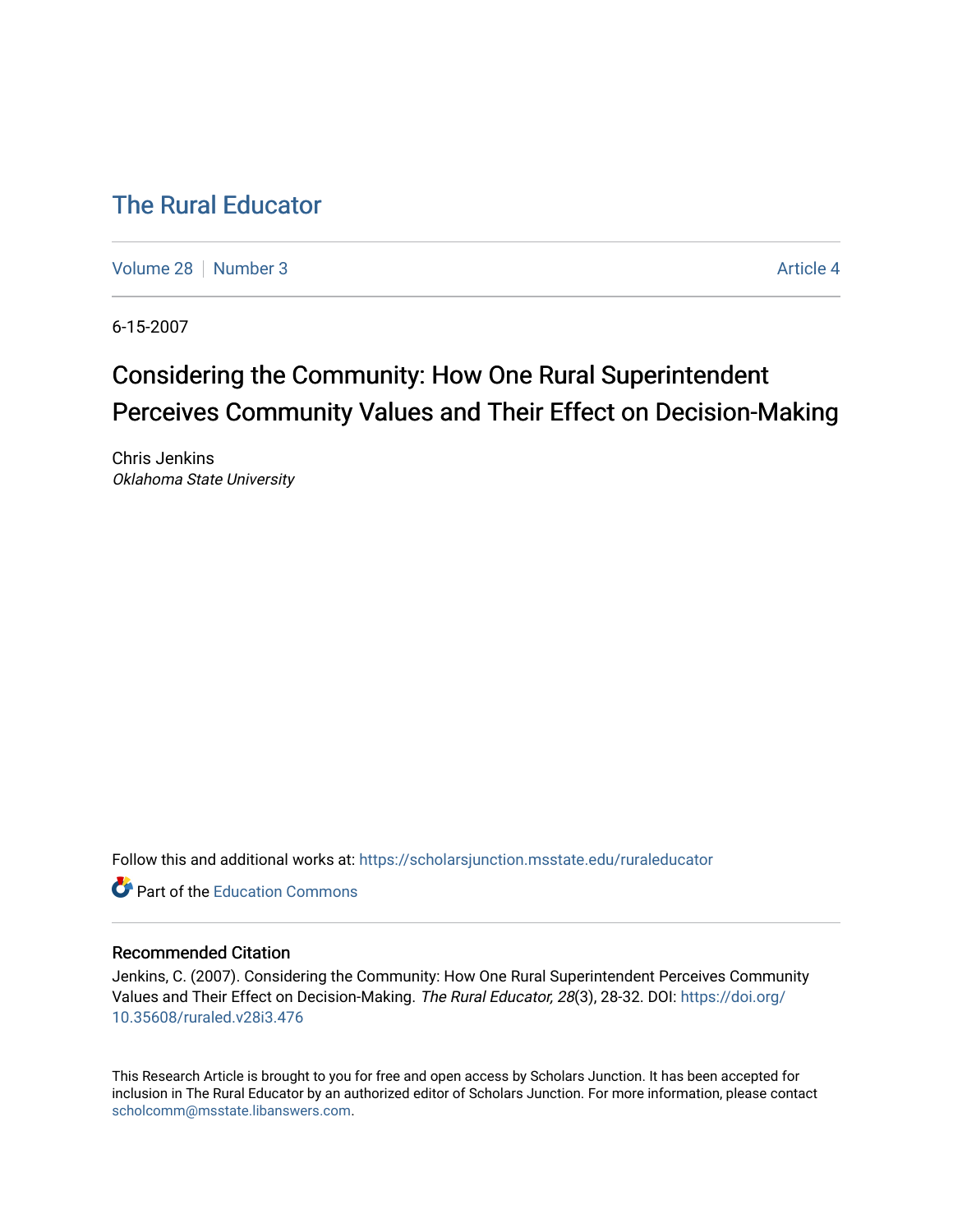### **Considering the Community: How One Rural Superintendent Perceives Community Values and Their Effect on Decision-Making**

#### **Chris Jenkins**

*Oklahoma State University* 

*In rural Oklahoma, the role of the superintendent is often vastly different than that of superintendents in large cities. The superintendent is the leader of the school district, which is typically the community's largest employer. There are a few examples of superintendents who embrace this sometimes overwhelming responsibility and who are often seen as pillars of ethics, leadership and morality in the community. Dale Carter is one example of this type of superintendent. Mr. Carter has been employed by Kenawee Public Schools since 1969. During his tenure he has been a teacher, coach, principal and superintendent. This case study will examine how Carter has considered community values when making decisions and how the integration of those values along with his personal and professional values have allowed him to lead a rural school district.* 

#### *Introduction*

Dale Carter is an imposing man. The 6'3" former college football player can appear intimidating to many people; however, those who know him can attest to his caring and sympathetic side. Carter is an anomaly in the realm of education: He has been continuously employed by Kenawee Public Schools since 1969. When Carter decides to retire, he most likely will have worked for Kenawee for over forty years. This type of service and commitment is unique in the school business. Carter has done it all for Kenawee. The traditional image of the rural superintendent is that of a person with many hats. Unlike the superintendents from large city districts, many rural superintendents may be asked to perform duties such as teaching, coaching, or driving a bus. It is not unheard of to see a rural superintendent pitching in to mop a gym or help out in the cafeteria. Carter has performed just about every job in the district and as recently as 1998, he even coached the  $7<sup>th</sup>$  grade football team. This type of work ethic may seem like an inordinate amount of commitment; however, Carter sees it all as part of the job. In essence, Carter *is* the school district. Combine that assertion with his lengthy tenure; one could easily say that Carter *is* Kenawee. When one man has taught and/or coached over half the citizens in the town, it is easy to justify such an assertion. This unscientific assessment of Carter's reach is surely an underestimate of his true effect on the people of Kenawee.

In many urban school districts, the superintendent may be a faceless person who is often associated with major policy announcements or a figurehead who is rarely seen on a daily basis by the people within the district. This is not the case in a rural school district. Kenawee is a town of 2000 people. The school district has approximately 800 students and is located over 60 miles from the nearest urban center. Kenawee is very isolated and a significant portion of the working population may drive 20-30 miles to work, to buy groceries and to visit healthcare facilities. Many of the people who live and work there have grown up in the community and there are multiple generations of Kenawee graduates in each family. Kenawee is also the home of the Kenawee nation—a local tribe that is the town's second biggest employer. The school, as is the case in most rural settings, is Kenawee's largest employer. Due to this fact, the superintendent of the school is an important figure in the town. The only people in Kenawee who compare to Carter's status may be the president of the local bank, the mayor, the most prominent physician and the chief of the Kenawee tribe. Carter, however, has a more extensive influence on the community as a whole because of the fact that the majority of the townspeople and their children have gone through the Kenawee school system. This fact places Carter at the top of the list of influential citizens in the community. In fact, Carter taught and coached two members of the five-member board. With such an enormous responsibility and such a farreaching influence, it is obvious that Carter must approach his job as more than just a day-to-day manager of the schools. Carter guides the community in ways that may go unseen to the public eye and his decisions can affect many people and entities in the community. The job of superintendent can be very difficult. Starratt (2004) stated: "Superintendents function in an environment of nearly continuous turbulence challenged by concerns and pressures that compete for their attention and resolution. The turbulence is inescapable (p.29)." While a small town may seem like a place where less "turbulence" may occur, the rural superintendent is the sole decision-maker in the district; therefore, he or she must always take complete ownership of any problem that arises. In large school districts, various assistant superintendents and directors of different school programs usually surround most superintendents. That is not the case in Kenawee—Mr. Carter is it.

This study was informed by the concept of community values and how they affect the decision-making process of a rural school superintendent. The particular foci are ethics and values in decision-making and how Carter's personal feelings and experience guide and inform his decisions. Starrat (2004) spoke of a leadership challenge facing superintendents in his allegory of school leaders being "captains of the ship" and accepting the moral challenges that they face in decision-making. Carter, as a metaphorical captain, has faced multiple challenges as a superintendent. I seek to examine how he has navigated through his role as a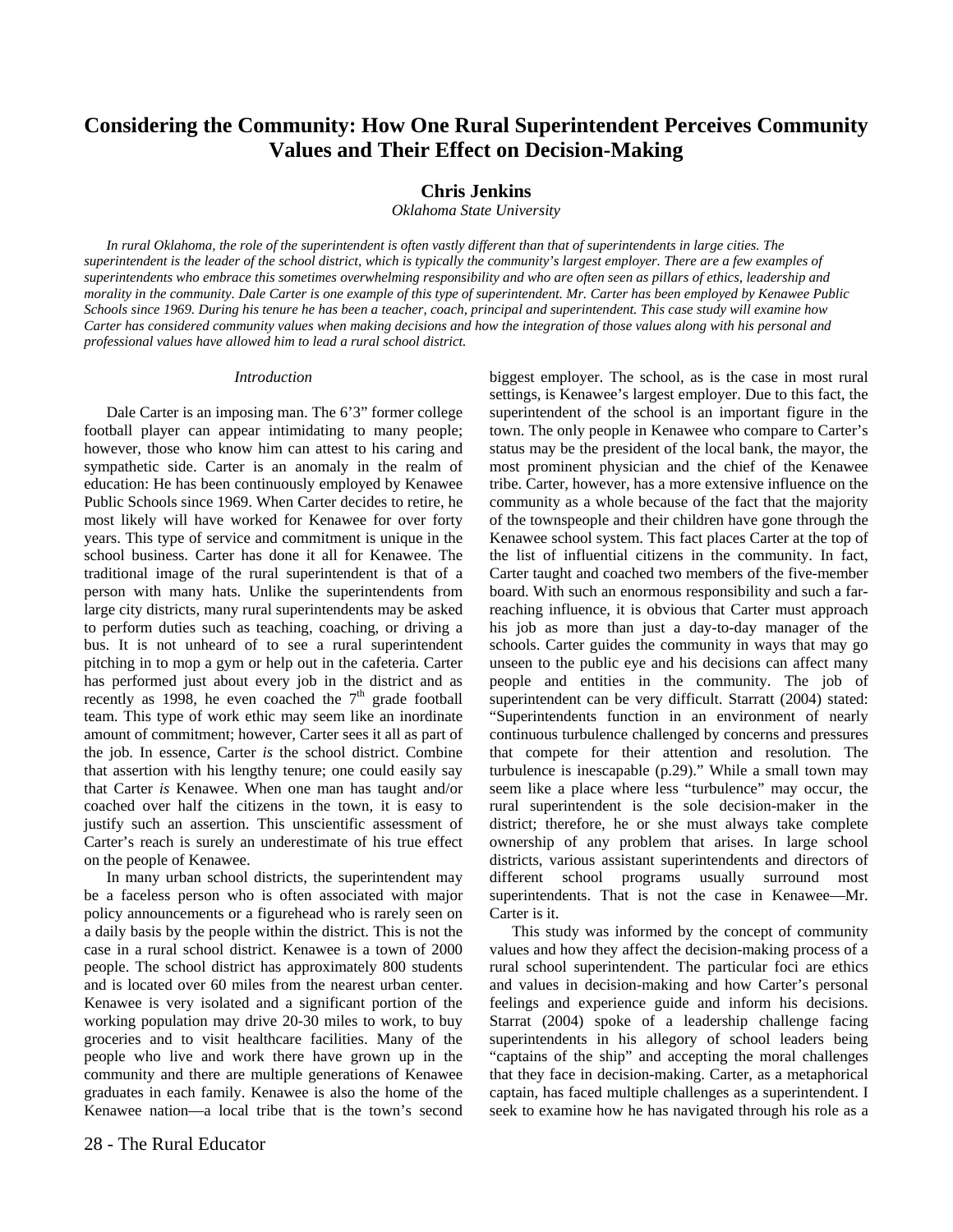rural superintendent by integrating the values of the community with his personal and professional values.

#### **Methodology**

This is a case study in which one single superintendent is examined. This particular case was selected because of the uniqueness of the subject. It is very rare to find any individual who has been continuously employed by the same school district for almost forty years. This type of tenure demonstrates the inherent nature of the subject's link to the community. To better understand the relationship between a community and a superintendent, it is beneficial to study a person like Carter who is embedded within the community because of relationships he has developed during his lengthy tenure.

This qualitative study was conducted through multiple informal conversational interviews, multiple observations within the school setting and one lengthy formal interview. The data were collected over a period of two years. In order to protect the integrity of the study and to provide anonymity, pseudonyms are used for the subject as well as the school/town.

#### **The Rural Community**

The biggest difference between the rural superintendent and the urban superintendent is the transparency in the leadership and the visibility of the superintendent in the community. Carter states:

Small school superintendents are exposed to the public more than large school superintendents. Pig shows, parades, pow wows, and community meals are a way of life in rural Oklahoma. Most patrons in the larger districts couldn't pick their superintendent out of a five-man lineup. In our community, 90% of the people can tell you which church I attend and some can tell you how often I attend and how much I tithe. Ninety-percent of the people can identify the vehicle I drive. At least 80% of the people can tell you my favorite shirt color and 95% of the people can tell you where I live.

This type of environment can give one the feeling of living in a fishbowl and many rural superintendents are not capable of handling this type of visibility on a day-to-day basis. Carter has accepted it and seems to embrace it. He strives to present himself in the way that he wants people to perceive him.

It is often said that it is lonely at the top and Carter echoes this sentiment. He often keeps to himself and does not socialize with many of the townspeople outside of community events. Carter finds himself constantly under the threat of criticism due to the fact that he knows that people are watching every move he makes. His visibility, while contributing to a positive school culture, is also a detriment at times. Fiore (2000) stated: "Educational leaders receive a great deal of criticism due to the precariousness of their positions atop the hierarchical structure of many American schools (p. 11)." Fiore went on to present research that confirms that the visibility of a school leader in the school is a positive contributor to school culture. Dale Carter demonstrates his belief in this assertion by his philosophy of being continually visible to the community. Carter takes careful measure of his appearance. Carter never appears without a tie in public in his capacity as superintendent. Carter can be seen at most school events as well as community and tribal events. Carter also attends many funerals due to his affiliation with most of the population of Kenawee. In Carter's eyes—his job is his life.

#### **Community Values**

Begley (2004) stated: "Any school administrator who attempts to lead and manage without reference to the broader environmental context will quickly encounter difficulty (p. 8-9)." He adds, "Within the last decade, school administrators have learned that it is necessary to pay a lot more attention to the community as a relevant administrative arena and source of influence on school leadership" (p. 10). Dale Carter would attest to these statements as an example of not only how a superintendent must consider community influences in decision-making—but also specifically how a *rural* superintendent must consider these forces. The rural superintendent who does not give serious consideration to the community's reaction when making a decision, is a superintendent who is destined for a short term. Carter does not compromise principles because of community influence; however, Carter is very aware of the values of Kenawee's citizens and what those citizens expect from him as a superintendent and leader of the community. When Carter was hired as superintendent some of those values were communicated to him when he was told not to drink in public and to always dress in a manner that best represented the school.

While Carter maintains that he has his own personal values that are unique to him, one cannot help but think that through his longevity in the community of Kenawee that he has acquired some of the values unique to it. Begley (2001) pointed out that "although some values may potentially be acquired through biology as well as existential processes, values are perhaps predominantly acquired from more collective sources" and one of these sources is the community (p. 363). This theory concerning the community's influence on one's personal values is reinforced by Richmon (2004) who stated: "Values do not 'live' in people, but people live inside a world of values. We do not 'possess' values, rather, they possess us (p. 345)." Campbell, Gold, and Lunt (2003), in a study of school leaders, found that the needs of the local community were a predominant factor that influenced decision-making. These school leaders also suggested "that the ethnic, religious and socio-economic characteristics of the local communities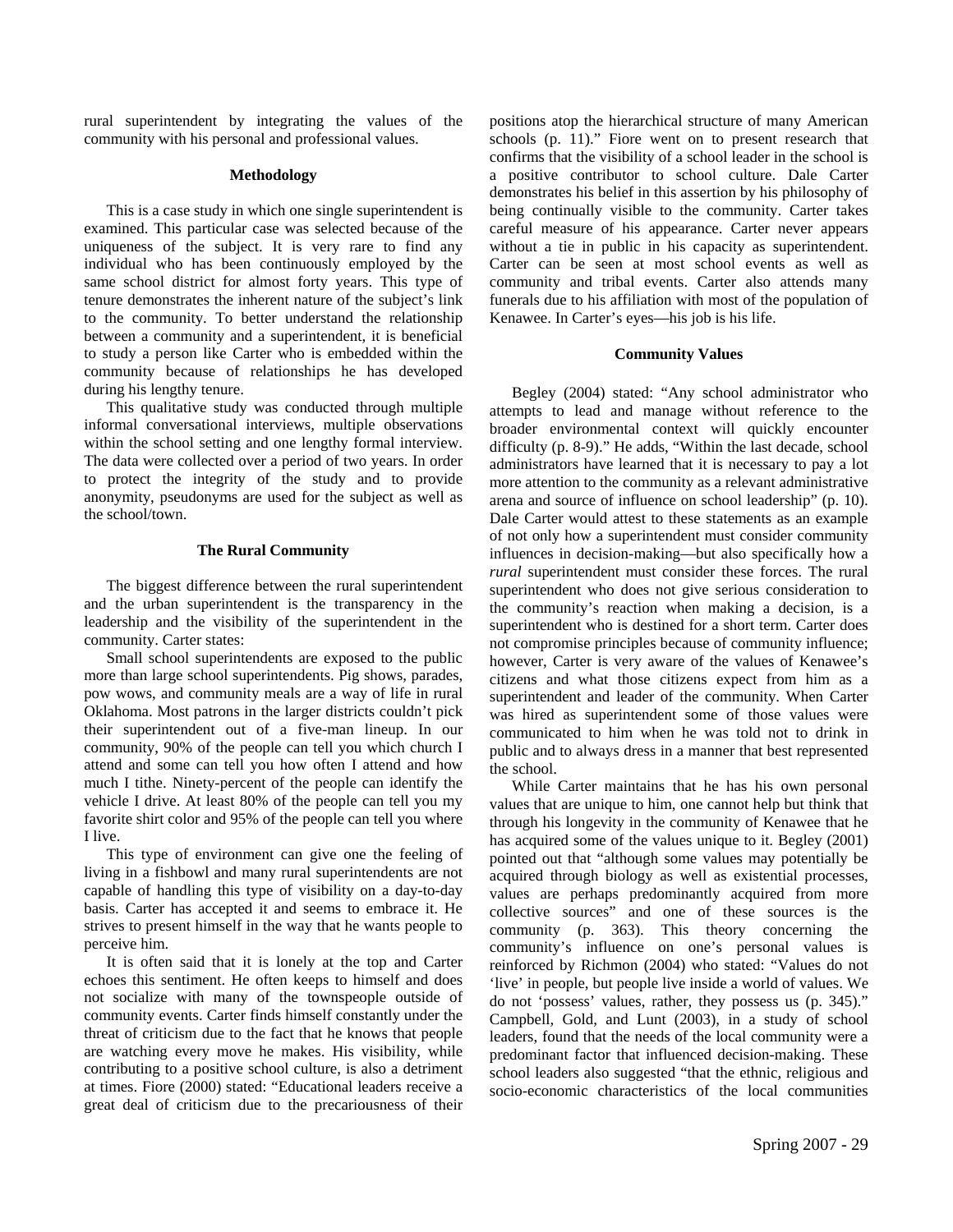influence processes and practices within the school (p.  $215$ )."

 Rural towns in the United States, and especially Oklahoma, have distinct religious and socio-economic characteristics and Kenawee is prime example of that. Like many rural Oklahoma towns, Kenawee is highly religious and not particularly wealthy. The socio-economic status of many students is very low as evidenced by the high level of students who are on the free and reduced lunch program. Many of the Native American students are very poor and live in substandard housing conditions. Carter, who is also Native American, understands the stereotypes that continually afflict Native American populations and works with the local tribe to ensure that those students are getting a proper education. Carter has to be very diplomatic at times in his relations with the local tribe. He stated: "The tribe realizes that the school affects their children's lives more than any other source. They accept the things we are trying to do. Sometimes they don't like it, but they accept it." Carter has become adept at maneuvering between the white population, the Native American population and the African-American population of his school district. Each of these groups has their own specific needs and it can be very difficult to obtain a balance. There is also a strong agricultural influence in the community that requires consideration.

All these influences can lead one to assume that selfinterest and personal preferences are rarely factors in decision-making and in Carter's case that is true. Begley (2001) pointed out that there is weak influence of personal preferences on administrative practices. Begley saw school leaders as "agents of society" and "accountable to the society for their actions" (p. 361). In Carter's case, this is a very appropriate assertion.

#### **Ethics, Values, Morals and the Rural Superintendent**

According to Begley (2001) "authentic leadership may be thought of as a metaphor for professionally effective, ethically sound, and consciously reflective practices in educational administration. This is leadership that is knowledge based, values informed, and skillfully executed (p. 353)." I believe that Carter is an authentic leader. He is solidly grounded in his values and his experience has given him wisdom that allows him to skillfully execute decisions. Begley (2001) wrote of "the artistry of leadership," a term that he reserves for leaders whose skills extend beyond management. What Carter does on a daily basis is an example of this type of leadership.

Carter claims to have an inner voice that reminds him that regardless of what he is doing, someone may be watching. This type of pressure that Carter puts on himself allows him to be guided by his internal moral compass when making a tough decision. Carter views his morals as a combination of his own and that of his community.

Carter also sees himself as a role model. He stated: "All of us serve as role models, regardless of what the students may say. The image we project will have an effect on them later in life as they choose a career." Carter believes that superintendents must take responsibility for providing professional leadership in the school and community because a superintendent's actions will be judged by the community, staff and students.

Carter uses his ethics in his decision-making process. According to Langlois (2004), ethics revolve around values and their relationship to our actions. Carter has little tolerance for superintendents who do not act ethically. He is fond of saying, "Some people say power corrupts people, but I say it exposes them." Carter finds nothing more appalling than picking up a newspaper and reading about a superintendent that has committed a malfeasance. He believes it makes all superintendents look bad. In Carter's opinion, these types of instances have led many state departments of education and legislatures to enforce more accountability from school districts and their respective superintendents.

Carter believes that being a school leader exposes his character on a daily basis. He also believes that small-town superintendents have a certain amount of power, but over the years he has learned not to abuse what little power he thinks he has.

According to Rude, Paolucci-Whitcomb, and Comerford (2005), rural educators face unique challenges and opportunities for using ethical leadership to support human rights within their local communities. Carter has strong feelings on human rights:

I believe in human rights and I hate poverty. I often tell our students that if they will get an education that they will never see another poor day unless they choose to be poor. My fight against poverty is seeing that every student that wants an education gets one.

Carter's values play an important role in his decisionmaking process and in shaping the ethical standards to which he adheres. Administrators often acknowledge the importance of values to leadership situations. Like Carter, they see that their role is to act as agents for the values of society. These administrators also tend to opt for employing consensus-grounded values as guides to action and decisionmaking whenever possible (Begley, 2001).

#### **Ethical Dilemmas**

Many school administrators face difficult decisions and increasingly encounter value conflict situations in which consensus cannot be achieved. In Carter's case, there can only really be a consensus of one when it comes to the final decision. Some of the most difficult dilemmas occur when one ethic literally trumps another (Begley, 2004).

Cranston, Ehrich, and Kimber (2003) defined an ethical dilemma as "one that necessitates a choice between competing sets of principles (p. 137)." Carter has faced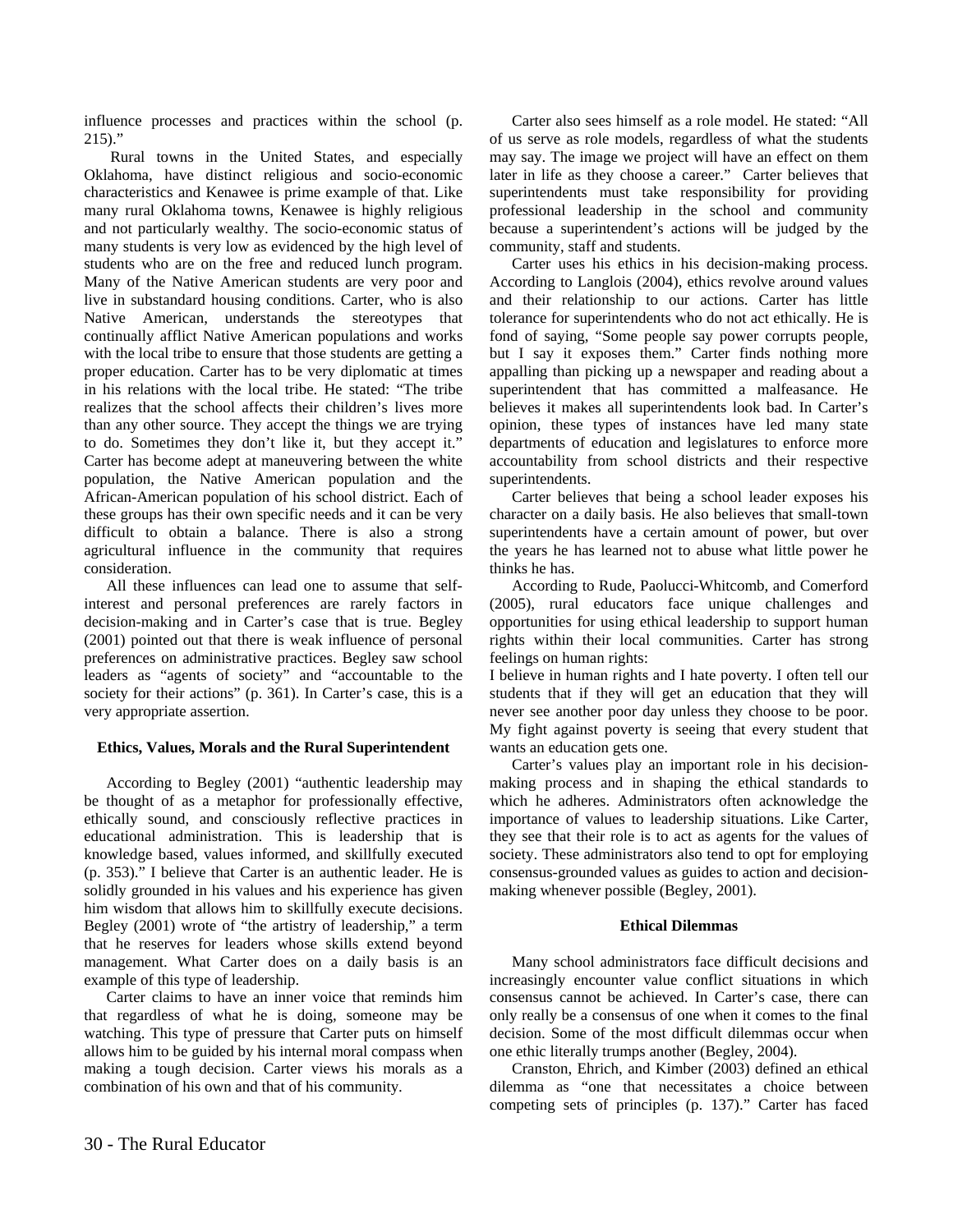many ethical dilemmas during his tenure. The one important thing that Carter has done each time he has faced an ethical dilemma has been to consider the reactions from various entities in his community that might be affected by his decisions. Langlois (2004), alluding to this consideration, stated: "When superintendents become aware of a difficult situation, they pay careful attention to their reactions and responses (p. 88)."

Carter can cite an extensive list of ethical dilemmas. Sometimes he has no problem resisting assaults to his integrity, such as when he has received offers for kickbacks on services. In all of those cases, he declined the offer and ended his association with the vendor.

There have been other times when, despite the pressure from various interests groups, Carter has remained steady in his resolve. He has faced pressure from community members and even a school board member to change a student's grade, yet he did not make the change.

There was an instance when he dismissed a Native American aide for failing to disclose an arrest on drugrelated charges. The aide was the past president of the Indian Nation and a local news station covered the story. Despite the intense interest of many parties, Carter was able to convince the aide, the tribe, and the community that it was in everyone's best interest for her not to work at the school.

Carter has found himself in conflict with members of the community on a few occasions. He remarked about the two instances that stood out in his mind:

One occurrence was when someone in the community thought a faculty member's companion after school was grounds to terminate. It was not, but my decision was not accepted by 100% of the people. The other time was when a prominent person's daughter was not allowed to be a cheerleader because of grades. The parent sent out a 22-page diatribe blasting me. My only recourse was to stand behind my integrity.

Carter has obviously found himself in the middle of many ethical dilemmas throughout the years. Pardini (2004) stated that "school leaders have long confronted and continue to confront dozens of big issues teeming with ethical and moral implications (p. 10)." This seems to be the case for Carter and most school leaders in America.

There are times in which value conflicts can occur that demonstrate how personal values of an individual might conflict with those of the community or organizational values (Begley 2001). Carter shared an incident that seems to be one of the toughest decisions that he ever made.

Carter spoke of a former faculty member that had cancer. She had exhausted all available forms of leave. Carter made the decision to keep her on the payroll and he covered for her. Carter sees this as an ethical decision that he made that contradicted school policy and most likely, state policy; however, Carter took full responsibility for the decision. Carter admitted that he still looks back at that decision and wonders if it was an ethical lapse or if he

should have handled it differently. This is a perfect example of a decision made by a rural superintendent that took rural community values into consideration. A superintendent in a big district would most likely have never made the decision that Carter made. There are too many people in large districts that will hold a superintendent accountable for such a transgression; however, the values of a rural community and the sympathy that they share for one of their own, can sometimes dictate decisions that go outside the lines or break the rules.

Carter takes full responsibility for all of his decisions. He is proud of the fact that he has maintained high standards in the area of school finance. He claims that any misuse of funds will always be his responsibility and is happy to point out that his district received one of the only four awards presented by the state department of education for exceptional financial accounting for 2005. When asked about what ethical standard to which the community holds him, he replied, "Our community expects me to be at least as ethical as the local preachers."

#### **Managing Community Relations and the Media**

Every superintendent is aware of the power of the media or the "power of the pen." Most superintendents try to use the media to communicate good things about the school district, but oftentimes, superintendents find themselves conducting damage control in volatile situations. All good superintendents are aware of the need to maintain good relations with the community through clear and constant communications as well as the need to develop strong, positive working relationships with the local media.

Carter has a particularly unique aspect of the media to deal with—the local paper. While small, local papers may not generate as much publicity and circulation as the newspapers and television stations of the big cities, they are still a force to be reckoned with. In fact, one will often find that just about everybody in a rural community reads the local paper, whereas, the large cities have multiple sources of media that people can choose from.

Carter sees himself as an agent of the school. He meets with the editor of the local paper every Tuesday morning to discuss the business and upcoming events of the district. Carter does this because he wants to have a good relationship with the newspaper so that the school will always be portrayed in a positive light. Langlois (2004) pointed out that "superintendents are watchful for leaks to the press which might distort information for the simple purpose of demolishing the reputation of their organization" (p. 86). Carter is especially watchful for any leaks of this type; however he remains quite jaded about the media in general. He stated:

News is a problem that hits small town schools harder than larger school districts. Larger schools sometimes make the news in the larger papers, but in rural Oklahoma, *we are the news.* It is necessary that a school superintendent has a good